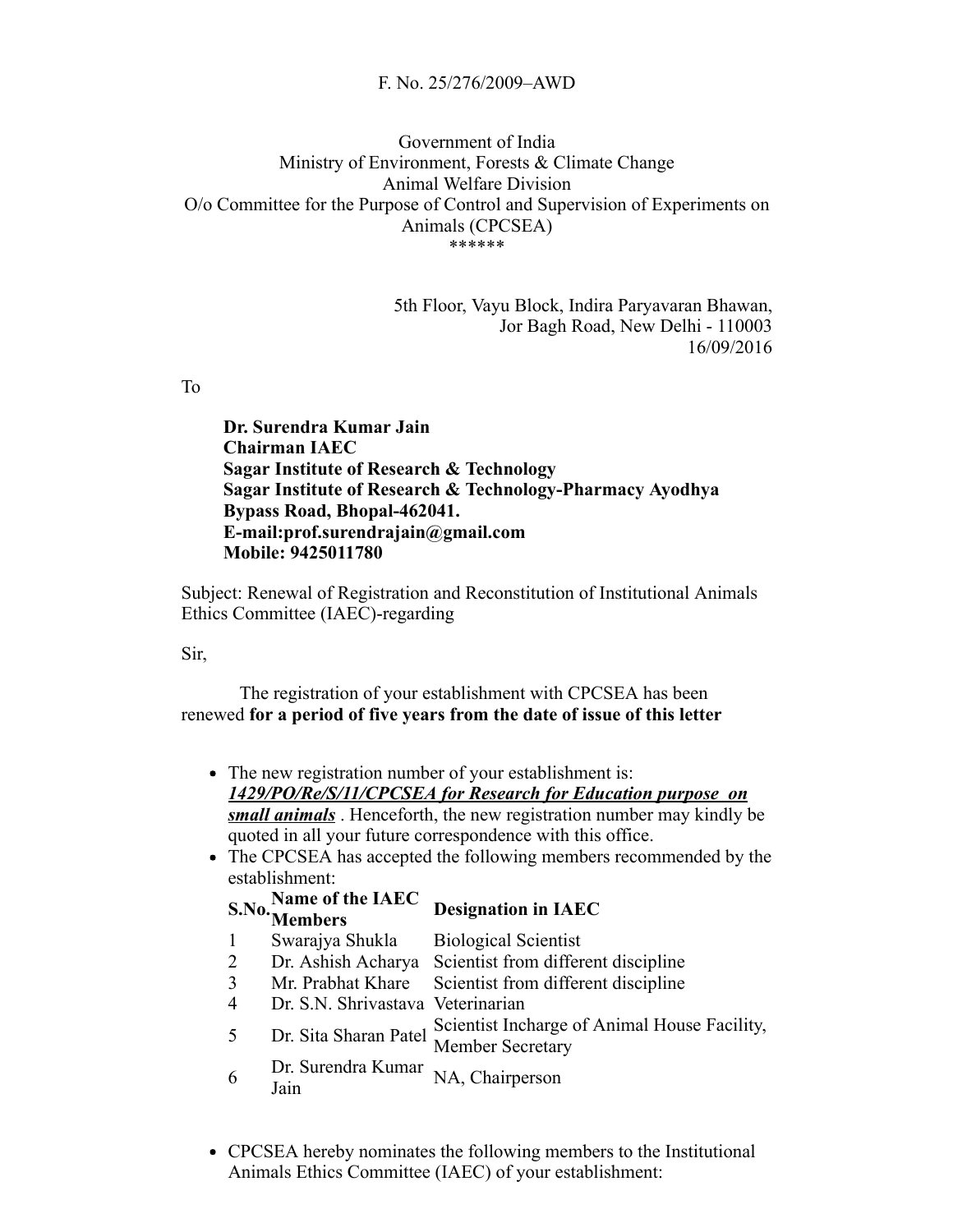## S.No.Name

Nominated

|                | эл уол уашт                                                                                                                                                                                                                                                                                                                                                                          | as                                    |
|----------------|--------------------------------------------------------------------------------------------------------------------------------------------------------------------------------------------------------------------------------------------------------------------------------------------------------------------------------------------------------------------------------------|---------------------------------------|
|                | Dr. H.V. Murugkar<br>High Security Animal Disease Laboratory, IVRI,<br>Bhopal<br>Senior Scientist and Biosafety Officer                                                                                                                                                                                                                                                              | Main                                  |
| $\mathbf{1}$   | High Security Animal Disease Laboratory, IVRI,<br>Anand Nagar, Bhopal - 462 021<br>Contact No:09893141712<br>Email :harshadmurugkar@gmail.com                                                                                                                                                                                                                                        | Nominee                               |
| $\overline{2}$ | Dr. S.C. Dubey<br>Retd. Jt. Director, ICAR, HSADL, IVRI Bhopal &<br>OIE Designated Reference Expert on Avian<br>Influneza, Founder President, Society for Biosafety<br>Ex. Joint Director<br>House No. 29-30, Ishaan Park, Near Patel Nagar<br>Petrol Pump, Raisen Road, P.O. Anand Nagar, Bhopal<br>- 462 022, Madhya Pradesh<br>Contact No:099425606992<br>Email:scd2000@yahoo.com | Link<br>Nominee                       |
| 3              | Dr. Neeraj Upmanyu<br>RKDF College of Pharmacy, Bhopal<br>Professor & Head, Experience of 10 years<br>"Professor & Head, School of Pharmacy & Research from<br>Center, People's University, Bhanpur By-Pass Road,<br>Bhanpur, Bhopal (M.P.)-462037"<br>Contact No: 9425128642<br>Email : drneerajupmanyu@gmail.com<br>Sh. Amol R. Chandekar                                          | Scientist<br>outside the<br>Institute |
| 4              | School of Pharmacy & Research, People's University,<br>Bhopal - 462037<br>Asst. Professor, (Pharmacology) / having nearly sevenSocially<br>years experience<br>B-33 Rishinagar, E-8 Extension Bawadiya Kala,<br>Bhopal - 462039, Madhya Pradesh<br>Contact No: 9981187966<br>Email :pharmaamol@rediffmail.com                                                                        | Aware<br>Nominee                      |

(Please note that any change in IAEC members can be made only with prior approval of CPCSEA.)

- The IAEC is valid for a period of five years and is coterminous with renewed period of registration. IAEC is required to be reconstituted at the time of renewal of registration as per CPCSEA guidelines.
- You are requested to convene the meeting of the re-constituted IAEC within a period of 30 days and upload the same on the website of the CPCSEA.
- It is stated that only above approved IAEC members shall sign, with date, on the attendance sheet of the IAEC meetings, and decisions will be taken only in meetings where quorum is complete. The quorum for holding IAEC meeting is six (6), and CPCSEA Nominees must be present in such meetings .Link nominee can attend in case main nominee conveys his unavailability in writing to the Chairman IAEC.